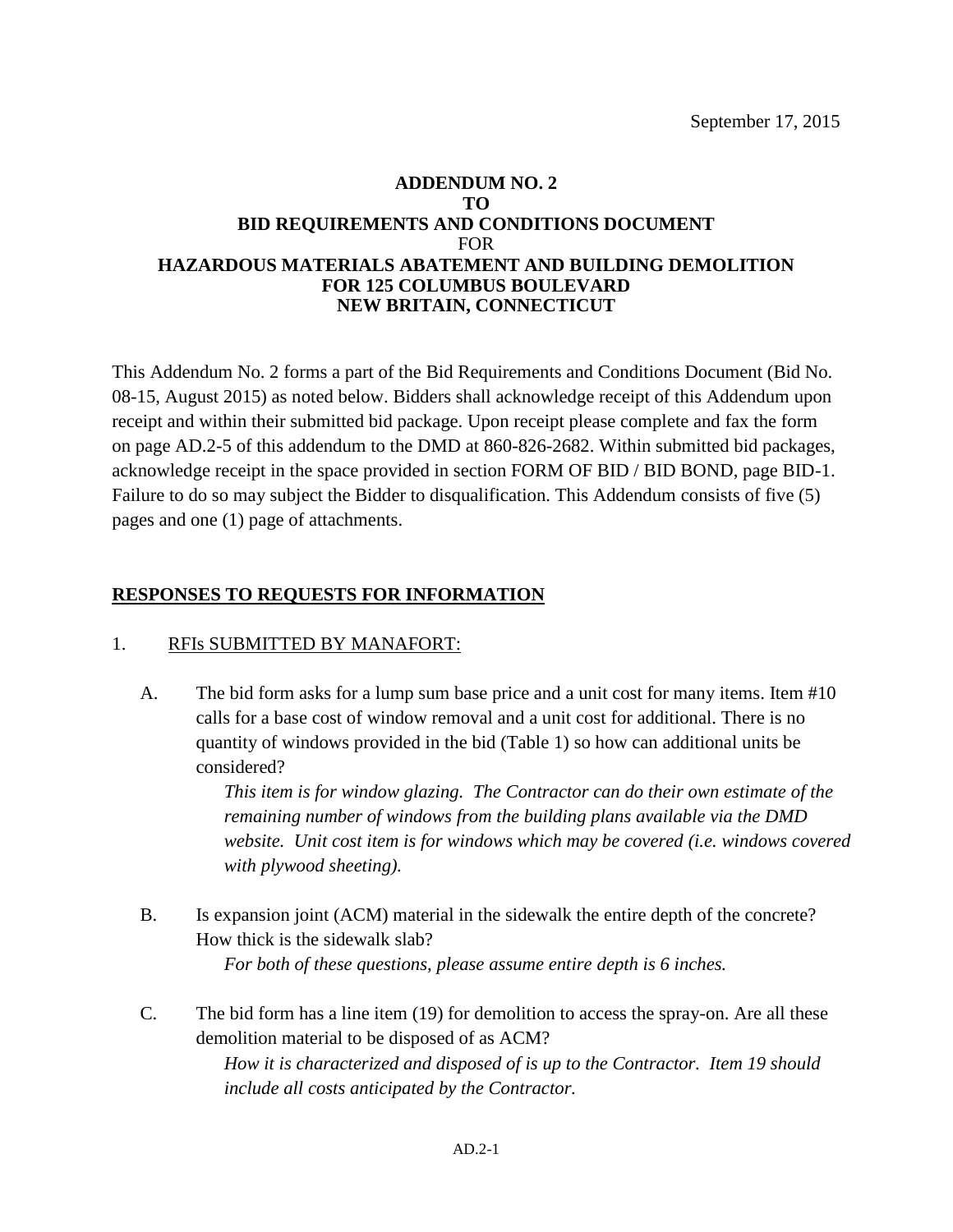- D. Drawings A-1, A-2, A-3 indicate asbestos pipe insulation behind walls/in ceiling/floor decks. The bid form indicates 100 fittings for asbestos pipe. Is this accurate – only 100 fittings throughout the building? *This is our best estimate.*
- E. The spray-on insulation quantity provided is 109,000 **LF**. How was this computed? For example is a column counted as the linear foot length of the column (even though it has four sides of spray-on)?

*The quantity is 109,000 SF, it includes all surfaces of the beam or column and does include some overspray.*

F. Please confirm that the successful bidder must complete and submit an Affirmative Action Plan to the Connecticut Commission on Human Rights and Opportunities ("CHRO") as noted in item (a) on page DECD1-1 of the Bid Requirement and Conditions Document.

> *The successful bidder must certify that it has or does not have an Affirmative Action Plan. Add the attached page DECD1-3 to the Bid Proposal Submittal Package. This new form must be submitted with the Bidder's bid package in order to certify whether it has an Affirmative Action Plan or not. A plan does not have to be submitted with the bid package.*

- G. If an Affirmative Action Plan is not required to be filed for this project, will a Set Aside Plan be required to be completed and filed with CHRO? *An Affirmative Action Plan is required; however, there is no set aside requirement.*
- H. On page DECD1-1 it states that "The awarding agency will consider the following factors when reviewing the bidder's qualifications under the contract compliance requirements" and item (e) on that same page states that "the bidder's promise to **set aside** {emphasis added} a portion of the contract for legitimate minority business enterprises. See Section 46a-68j-30(10)(E) of the Contract Compliance regulations."

(a): What is the set aside percentage requirement to legitimate minority business enterprises for this project.

(b): If there is no fixed set aside percentage requirement, then is the perspective bidder supposed to list its minority business enterprise commitment percentage in its bid submission?

(c): If the bidder lists a minority business enterprise commitment percentage in its bid submission is the percentage listed considered a "set aside" requirement or is the proposed commitment subject to a "good faith effort" review as defined by 46a-68j-21(9)?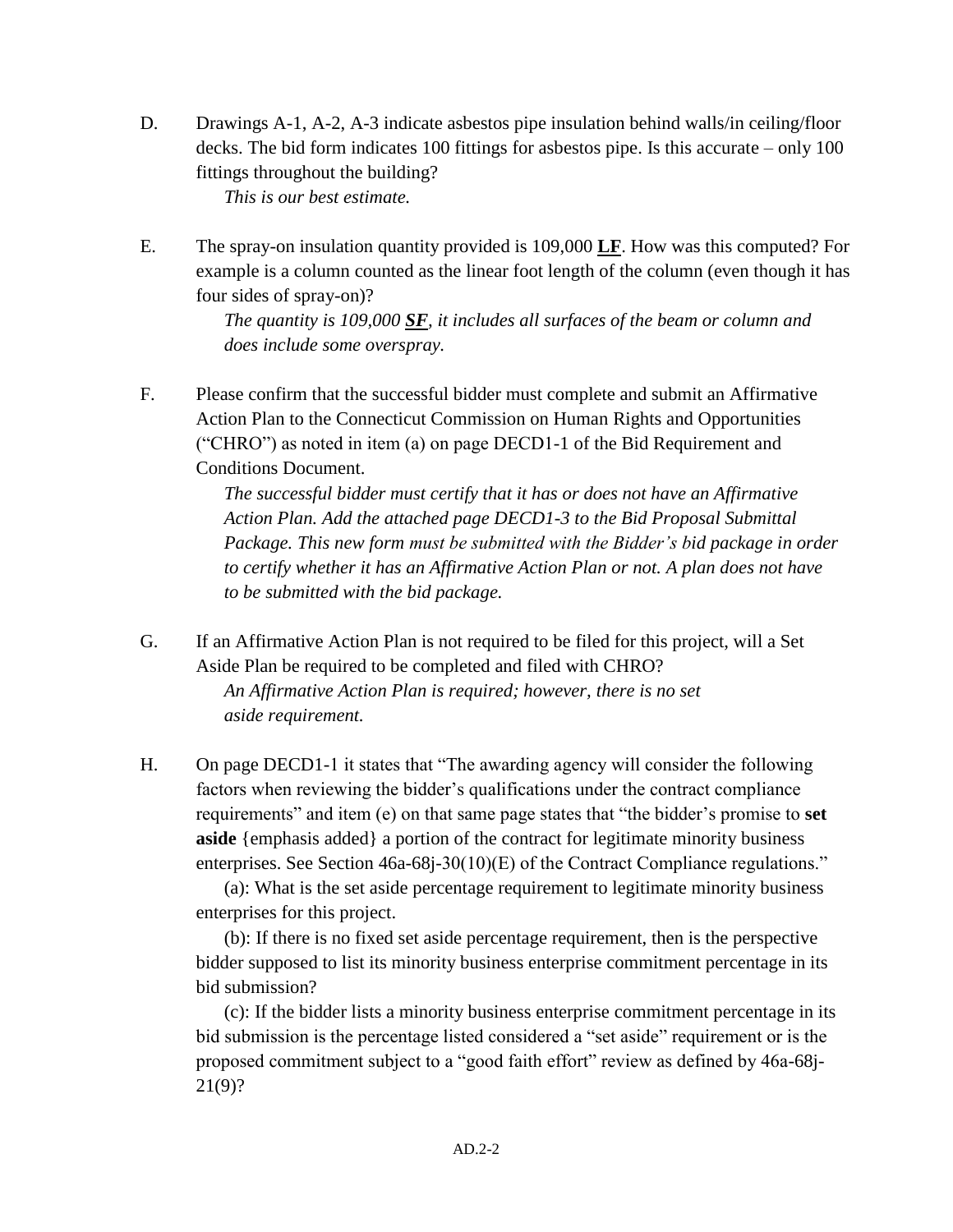*For all of these questions, the City encourages minority and women owned businesses to participate in the project and be afforded the opportunity to bid on and be selected as prime and/or subcontractors; however, this is a competitive bid and no numerical participation level exists.*

I. What trade or labor participation goals (i.e. 6.9% females and 4.3% minority) are required by CHRO for this Project?

> *There are no federal labor participation goals or disadvantaged business requirements for this project.*

J. What trade or labor participation goals are required under federal rules/regulations for this project?

> *There are no federal labor participation goals or disadvantaged business requirements for this project.*

K. What is the Disadvantaged Business Enterprise requirement/goal for this project? *There are no federal labor participation goals or disadvantaged business requirements for this project.*

### 2. RFIs SUBMITTED BY STANDARD DEMOLITION SERVICES, INC.:

L. Are there any requirements for compaction testing and if yes, who pays for it, the owner or contractor?

*Testing is paid under the allowance items.*

- M. Can the brick be used as backfill material? *Yes, provided it meets the gradation specification.*
- N. Has the demolition permit fee been waived? *The Demolition Permit fee is NOT waived. The Contractor shall include it in the bid.*
- O. How many gallons are we to assume of product are in the two underground storage tanks? *Assume both tanks are full.*
- P. Who does the mandatory state closeout paperwork for the tank removal, the owner or the contractor? *The Contractor, per specification 1.19.04.*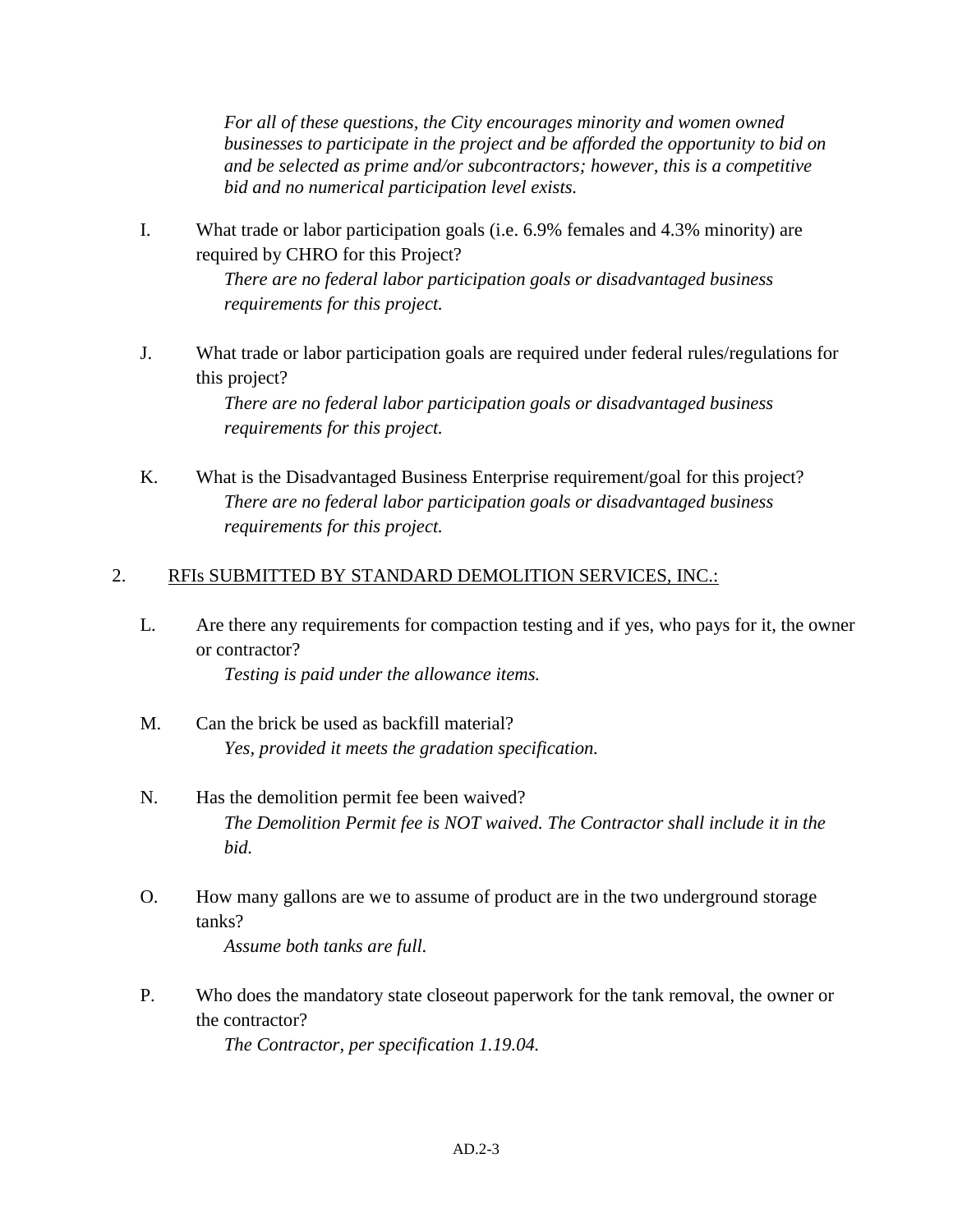Q. There is a line item to establish new turf, but there is no line item to place the new topsoil or loam; is this correct?

> *The Contractor shall include the placement of 4 inches of topsoil in accordance with CT DOT 816, specifications M 13.01-1 and 9.44 in the item for turf establishment.*

R. On Drawing C-3 there is a detail for catch basins. It states on Note No. 1, to increase the catch basins over ten-feet deep. There are no elevations on the drawing to show the depth of the existing seven catch basins. Please provide the depths of those catch basins so we may properly bid.

> *The proposed catch basin rim and invert elevation is provided on Sheet C-2. The catch basin depth can be calculated based on these elevations. The drainage only ties into one catch basin. No work is required at the others.*

## 3. RFIs SUBMITTED BY SMI ENVIRONMENTAL:

S. Does the estimated quantity of spray-on (109,000 SF) include the overspray that is located throughout the decking, as based on our calculations it would appear that 109,000 SF would only cover the beams and columns? *Our calculations do include some overspray.*

# **ADDITIONAL NOTES**

- 1. The bid date has changed. Bids will now be received until **11:00 AM on Friday, September 25, 2015**.
- 2. A second walk-through of the building was held on Wednesday, September 16, 2015 at 125 Columbus Boulevard. All parties were notified prior to the walk-through.

## **END OF ADDENDUM NO. 2**

**City of New Britain Department of Municipal Development**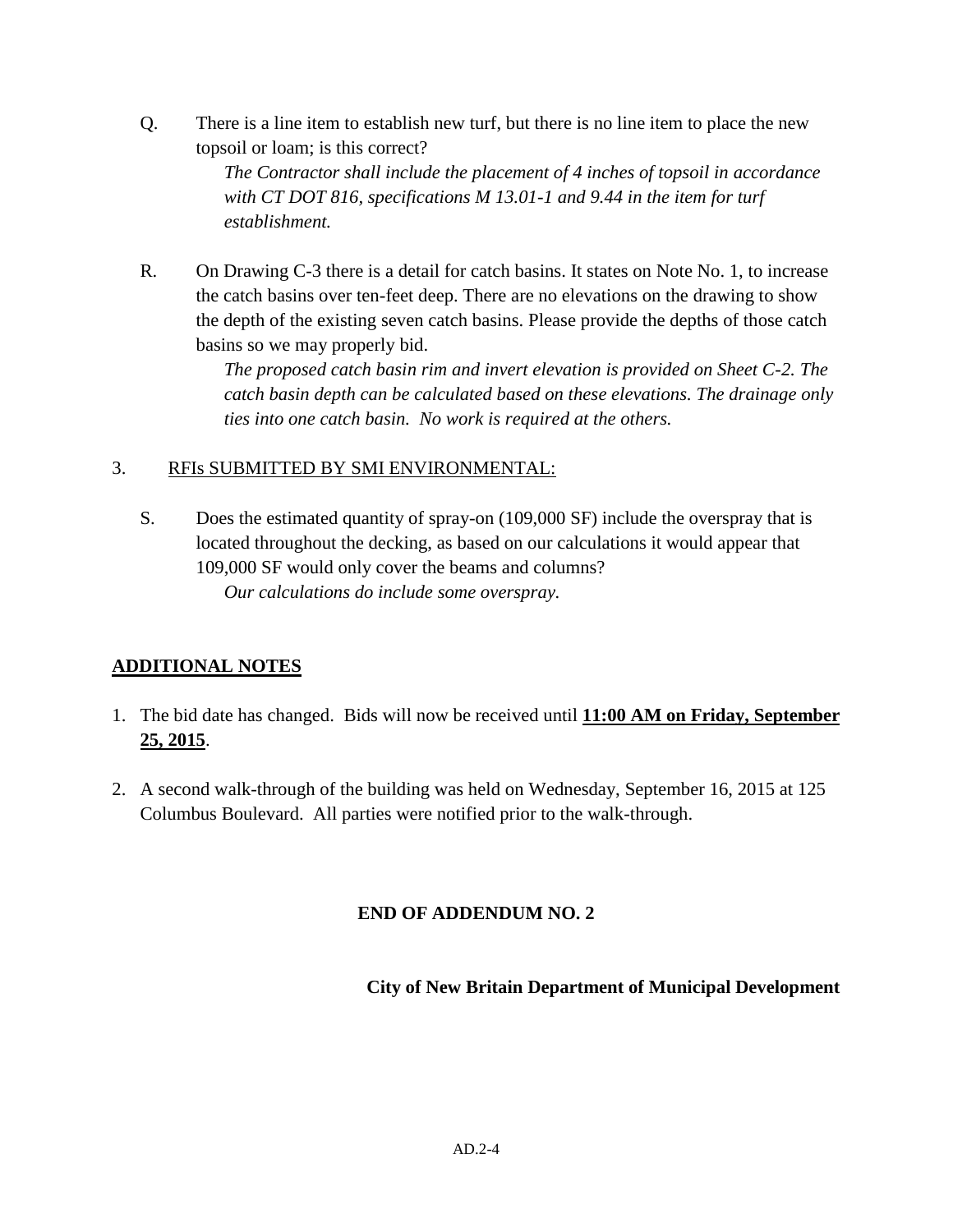### **ACKNOWLEDGMENT OF RECEIPT**

The undersigned acknowledges receipt of Addendum #2 dated September 17, 2015 for the Bid Requirements and Conditions Document for Hazardous Materials Abatement and Building Demolition for 125 Columbus Boulevard, New Britain, Connecticut (Bid No. 08-15):

\_\_\_\_\_\_\_\_\_\_\_\_\_\_\_\_\_\_\_\_\_\_\_\_\_\_\_\_\_\_\_\_\_\_ \_\_\_\_\_\_\_\_\_\_\_\_\_\_\_\_\_\_\_\_\_\_\_\_\_\_\_\_\_\_\_

\_\_\_\_\_\_\_\_\_\_\_\_\_\_\_\_\_\_\_\_\_\_\_\_\_\_\_\_\_\_\_\_\_\_\_ \_\_\_\_\_\_\_\_\_\_\_\_\_\_\_\_\_

Name (printed) Company

Signature Date

(Please complete and fax this page to the New Britain Department of Municipal Development at 860-826-2682, or email to aklimek@newbritainct.gov)